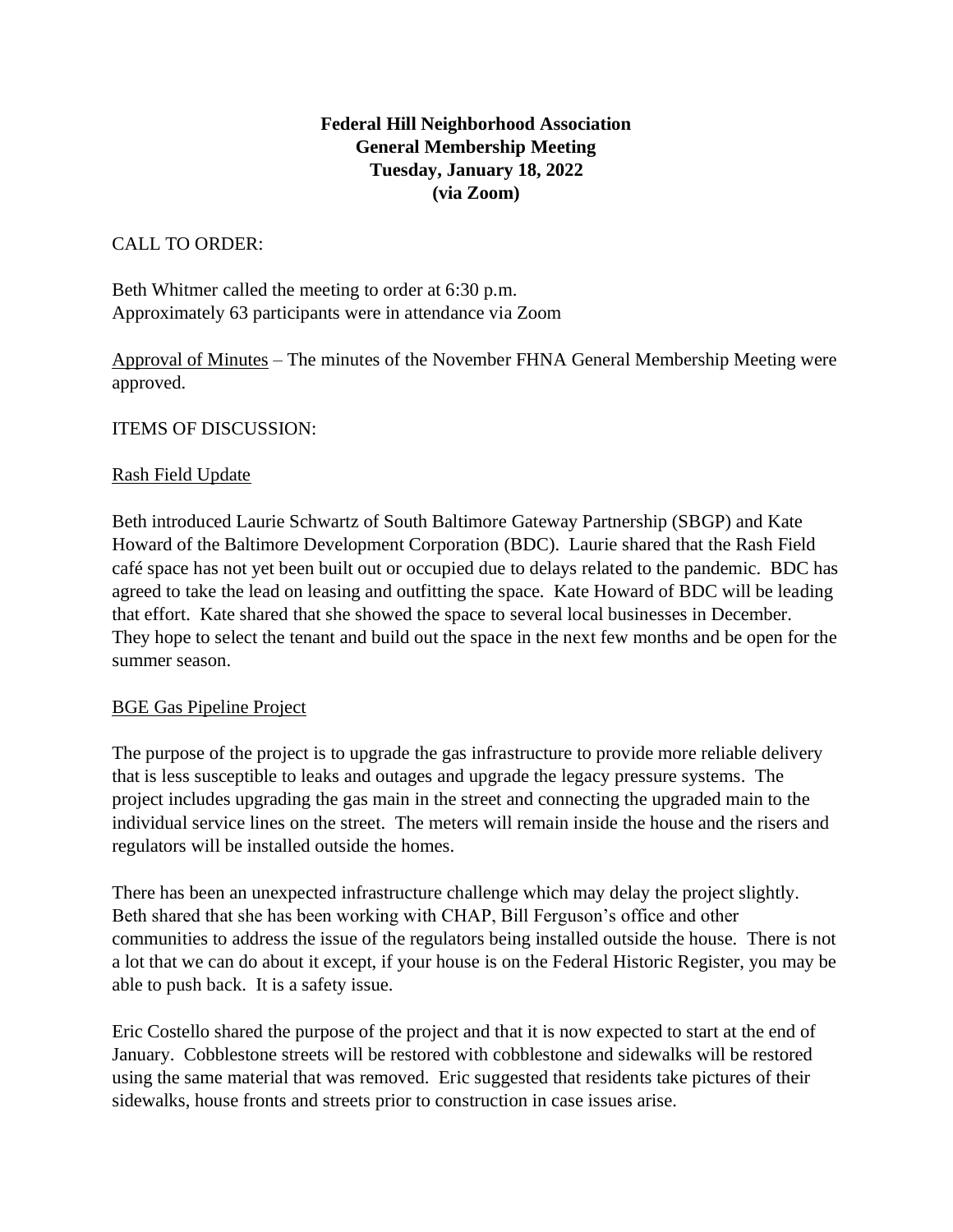## CHAP Update

Fran Landolf shared that there have been changes in the CHAP staff. If you want to make a change to your home, you need a permit from the City of Baltimore. If the change is visible to the public, you need authorization to proceed from CHAP and they will approve or disapprove.

The CHAP structure includes a CHAP Commissioner who runs the process, makes big project decisions and looks over appeals. The Commissioner has a staff reporting to him/her. The staff performs permit reviews. There are neighborhood volunteers, the Architectural Review Committee (ARC), who are liaisons between the neighborhoods and CHAP. The ARC helps residents navigate through the CHAP process. They help determine if the proposed changes to the home require authorization from CHAP to proceed. It is up the resident to determine if they want to consult the ARC.

Fran introduced Tyriq Charleus who is new to the CHAP staff and oversees Federal Hill.

## Committee Updates

- Sanitation Committee Vincent Andrews reminded everyone that DPW will be replacing the recycling bins with new 65 gallon bins. Federal Hill is slated for delivery of the bins in February. If you want a smaller 35 gallon bin or do not want a bin at all, you must contact 311 in advance of the bin distribution. Vincent also reminded residents that recycling pickup days have changed due to so many DPW employees being out with COVID. Federal Hill is on the B cycle and recycling will be picked up bi-weekly next week. Do not put out your recycling this week.
- Public Safety Committee Brad O'Brien shared that the Baltimore Police Department (BPD) has 350 to 400 employees out sick at this time due to COVID. Major Conaway has retired and Captain Pete Heron is standing in. Brad reminded residents of the camera program where you can fill out a survey if you have cameras outside your home so that Brad and the team know where there are cameras to obtain footage in the event a crime takes place. Brad can then obtain the videos and send them to the BPD. He and a team of people are considering putting a seminar together to share what to do in case you are a victim of a crime. The purpose is to educate everyone on the rights of victims. Beth shared that she is still working on a project to improve lighting on Battery Avenue by Federal Hill Park. She is meeting with the funder (SBGP) and Department of Transportation tomorrow to discuss lighting options.
- Parking Committee John Bacci shared that parking stickers will be renewed this year. Beginning February 1, you can submit your application online and pick up the stickers/passes at the Lombard Street office. There is also an option to have the stickers/passes mailed to you. There will be no neighborhood event for parking pass pickup this year due to COVID.